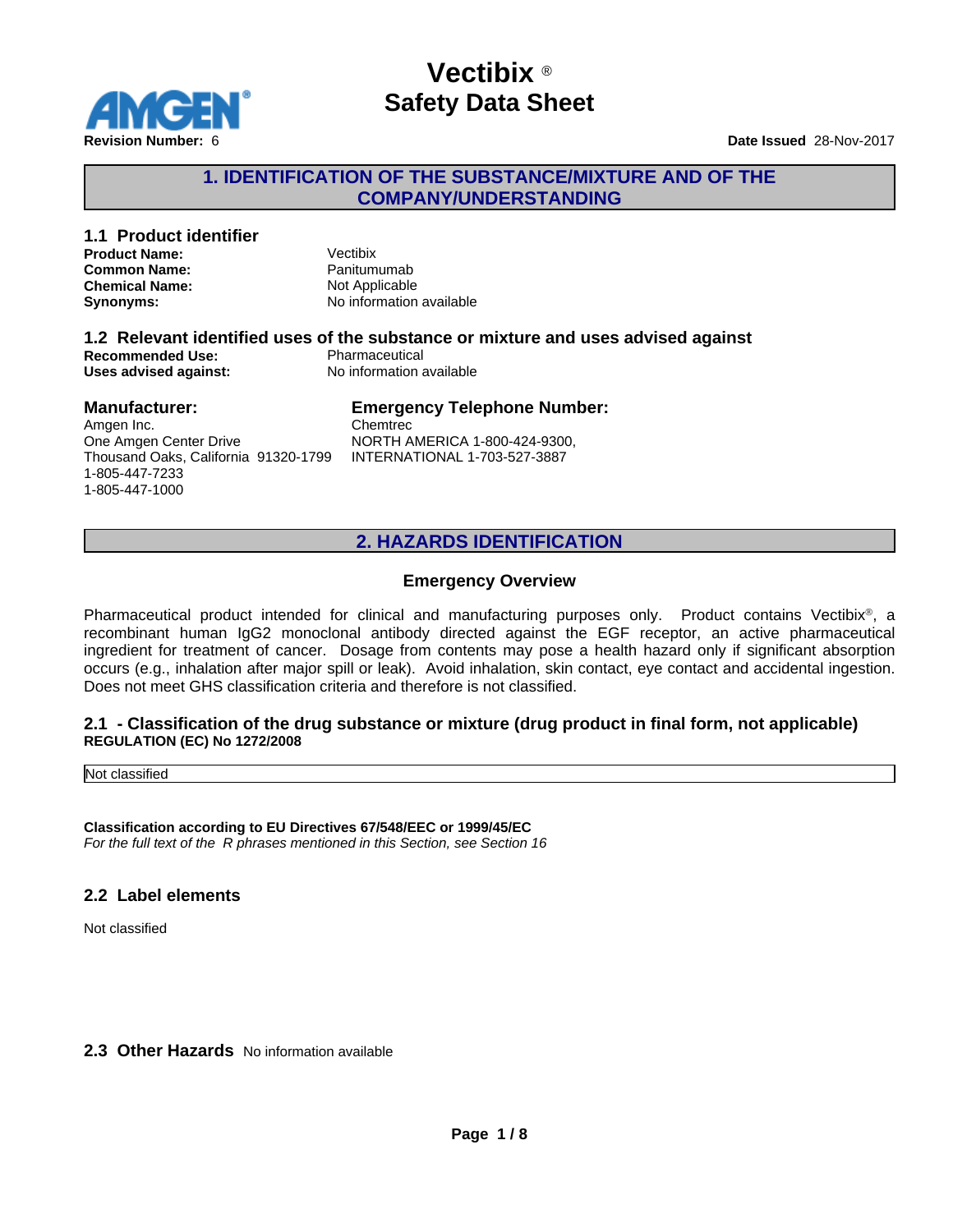

**3. COMPOSITION/INFORMATION ON INGREDIENTS**

#### **3.1 Substances**

| <b>Ingredients:</b> | Proprietary information |
|---------------------|-------------------------|
| Chemical Name:      | Not Applicable          |
| CAS-No:             | 339177-26-3             |

#### **Each single-use 5 mL vial contains 100 mg of panitumumab with:**

|                          | <b>CAS Number:</b> | Amount |
|--------------------------|--------------------|--------|
| Sodium acetate           | 127-09-3           | 34 ma  |
| Sodium chloride (NaCl)   | 7647-14-5          | 29 ma  |
| Water for Injection, USP | 7732-18-5          | $---$  |

#### **Each single-use 10 mL vial contains 200 mg of panitumumab with:**

|                          | <b>CAS Number:</b> | Amount |
|--------------------------|--------------------|--------|
| Sodium acetate           | 127-09-3           | 68 mg  |
| Sodium chloride (NaCl)   | 7647-14-5          | 58 mg  |
| Water for Injection, USP | 7732-18-5          | $---$  |

#### **Each single-use 20 mL vial contains 400 mg of panitumumab with:**

|                          | <b>CAS Number:</b> | Amount  |
|--------------------------|--------------------|---------|
| Sodium acetate           | 127-09-3           | 136 ma  |
| Sodium chloride (NaCl)   | 7647-14-5          | l 17 ma |
| Water for Injection, USP | 7732-18-5          | $--$    |

## **4. FIRST AID MEASURES**

#### **4.1 Description of first-aid measures**

| <b>Eve Contact:</b>        | In the case of contact with eyes, rinse immediately with plenty of water and seek medical<br>advice.                                            |
|----------------------------|-------------------------------------------------------------------------------------------------------------------------------------------------|
| <b>Skin Contact:</b>       | Wash off immediately with soap and plenty of water removing all contaminated clothes and<br>shoes. Consult a physician if necessary.            |
| Inhalation:                | Move to fresh air. If symptoms persist, call a physician.                                                                                       |
| Ingestion:                 | If symptoms persist, call a physician. Do not induce vomiting without medical advice. Never<br>give anything by mouth to an unconscious person. |
| <b>Notes to Physician:</b> | Treat symptomatically.                                                                                                                          |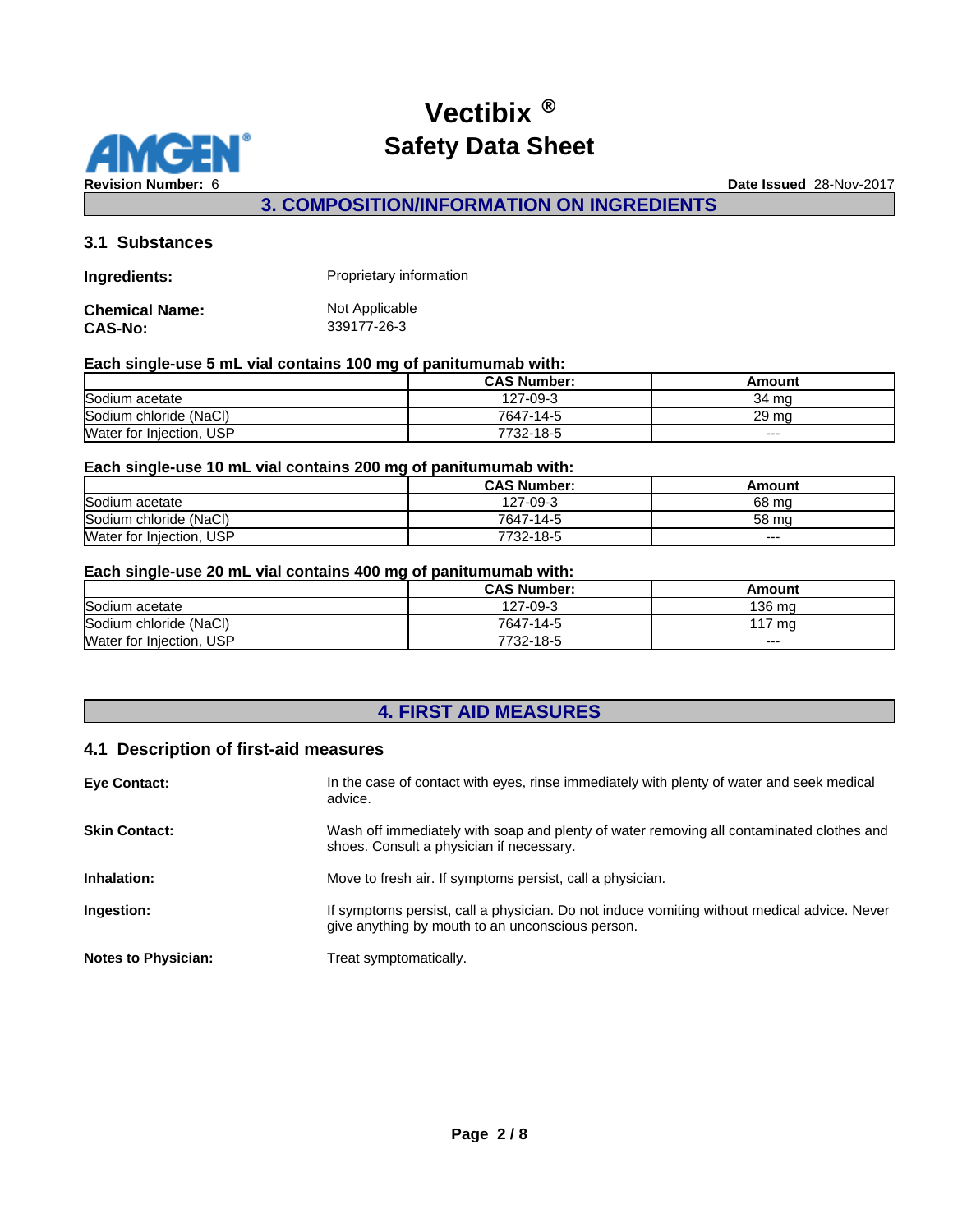

#### **5. FIRE-FIGHTING MEASURES**

#### **5.1 Extinguishing media**

| <b>Flammable Properties:</b> | Not applicable/aqueous solution.                                                                           |
|------------------------------|------------------------------------------------------------------------------------------------------------|
| <b>Extinguishing Media:</b>  | Use extinguishing measures that are appropriate to local circumstances and the<br>surrounding environment. |

#### **5.2 Special hazards arising from the substance or mixture**

**Hazardous Combustion Products:** No information available.

#### **5.3 Advice for firefighters**

**Protective Equipment and Precautions for Firefighters:** As in any fire, wear self-contained breathing apparatus pressure-demand, NIOSH (approved) and full protective gear.

#### **6. ACCIDENTAL RELEASE MEASURES**

#### **6.1 Personal precautions, protective equipment and emergency procedures**

**Spill Procedures:** If material is released or spilled, cordon off spill area. Take proper precautions to minimize exposure by using appropriate personal protective equipment in cleaning up a spill. If in powder form, wet down spilled material to minimize airborne dispersion. Soak up material with absorbent e.g., paper towels, and wash spill area thoroughly with appropriate cleaning materials. Dispose of collected material in accordance with applicable waste disposal regulations. Avoid release to the environment.

#### **7. HANDLING AND STORAGE**

#### **7.1 Precautions for Safe Handling**

**Handling and Storage:** Avoid contact with skin, eyes or clothing. Do not eat, drink or smoke in work areas. Use adequate ventilation to minimize exposure. Wash hands, face and other potentially exposed areas immediately after handling this material. Remove contaminated clothing prior to entering eating areas. Clean protective equipment thoroughly after each use. Store in a well ventilated area.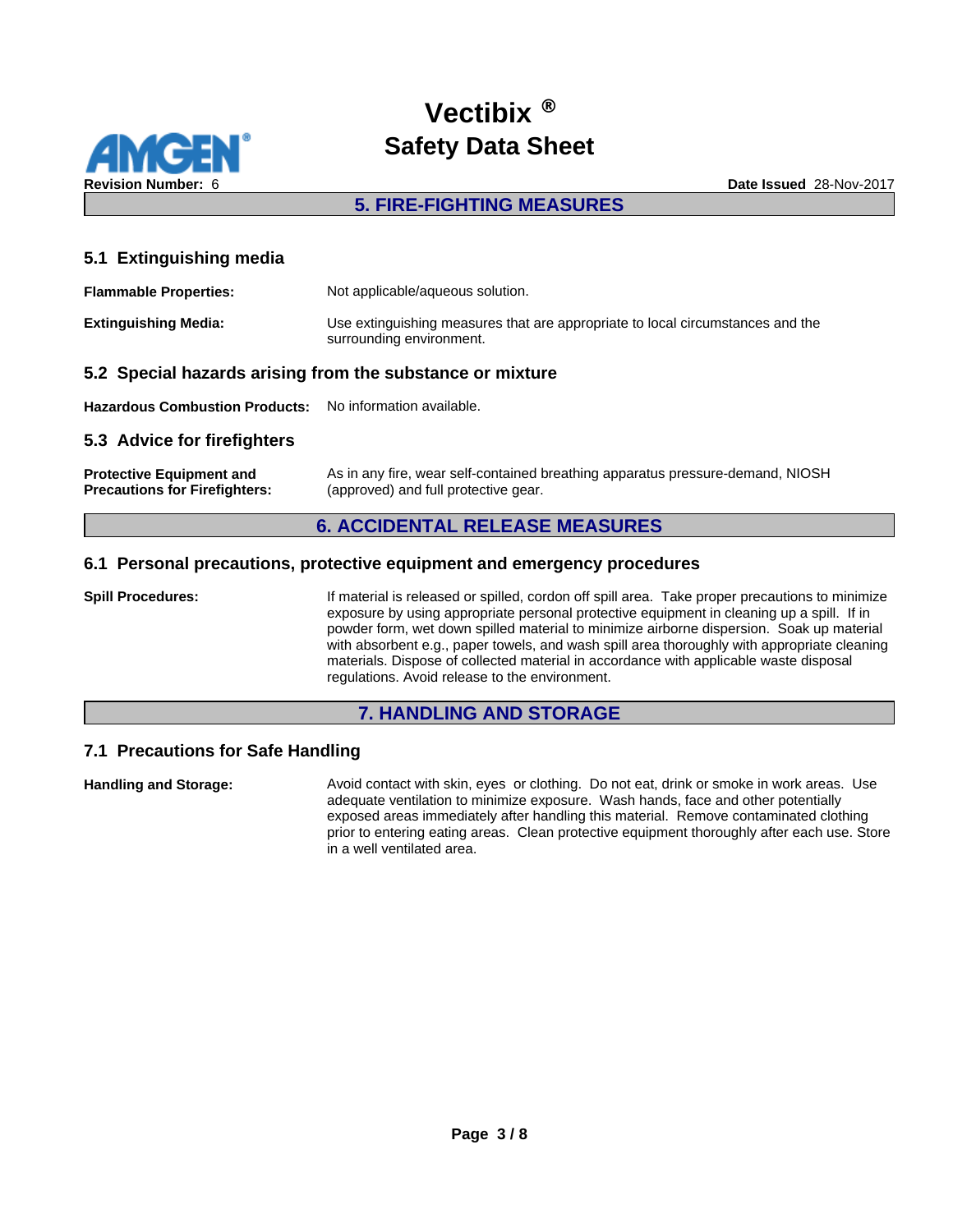

### **8. EXPOSURE CONTROLS/PERSONAL PROTECTION**

#### **8.1 Control parameters**

| <b>Occupational Exposure Limit:</b>  | No exposure guidelines established by ACGIH, NIOSH or OSHA. Amgen recommends an<br>occupational exposure limit (OEL) of 60 $\mu$ g/m <sup>3</sup> as an 8-hour time weighted average over a<br>40-hour work week. The OEL is designed as an acceptable airborne concentration of a<br>substance for which it is believed that workers may be repeatedly exposed day after day<br>without adverse health effects. Vectibix® has been classified per Amgen's Hazard<br>Classification System as an Occupational Exposure Band 3 compound (20 $\mu$ g/m <sup>3</sup> - 100<br>$\mu$ g/m <sup>3</sup> ). |
|--------------------------------------|------------------------------------------------------------------------------------------------------------------------------------------------------------------------------------------------------------------------------------------------------------------------------------------------------------------------------------------------------------------------------------------------------------------------------------------------------------------------------------------------------------------------------------------------------------------------------------------------------|
| <b>Engineering Controls:</b>         | When practicable, handle material in enclosed processes or in processes with effective<br>local exhaust ventilation or within a chemical hood.                                                                                                                                                                                                                                                                                                                                                                                                                                                       |
| 8.2 Exposure controls                |                                                                                                                                                                                                                                                                                                                                                                                                                                                                                                                                                                                                      |
| <b>Personal Protective Equipment</b> |                                                                                                                                                                                                                                                                                                                                                                                                                                                                                                                                                                                                      |
| <b>Eye/face Protection:</b>          | Wear safety glasses with side shields, chemical splash goggles, or safety glasses with side<br>shields and a full-face shield to prevent contact with eyes. The choice of protection should<br>be based on the job activity and potential for exposure to the eyes and face.                                                                                                                                                                                                                                                                                                                         |
| <b>Skin Protection:</b>              | Use gloves or other appropriate personal protective equipment if skin contact with<br>formulation is possible. Wear lab coat or other protective over garment if splashing is<br>possible. The choice of protection should be based on the job activity and potential for skin<br>contact.                                                                                                                                                                                                                                                                                                           |
| <b>Respiratory Protection:</b>       | When possible, handle material in enclosed processes or containers. If it is properly<br>handled with effective local exhaust ventilation or containment, respiratory protection may<br>not be needed. For procedures involving larger quantities or dust/aerosol generating<br>procedures such as weighing or a large transfer of liquids, an air-purifying respirator with<br>NIOSH approval for dusts and mists may be needed. The choice of protection should be<br>based on the job activity and the potential for exposure.                                                                    |
| Other:                               | Wash hands, face and other potentially exposed areas after handling material (especially<br>before eating, drinking or smoking). Clean protective equipment thoroughly after each use.                                                                                                                                                                                                                                                                                                                                                                                                               |

### **8.3 Environmental exposure controls**

**Environmental Exposure Controls** Avoid release to the environment.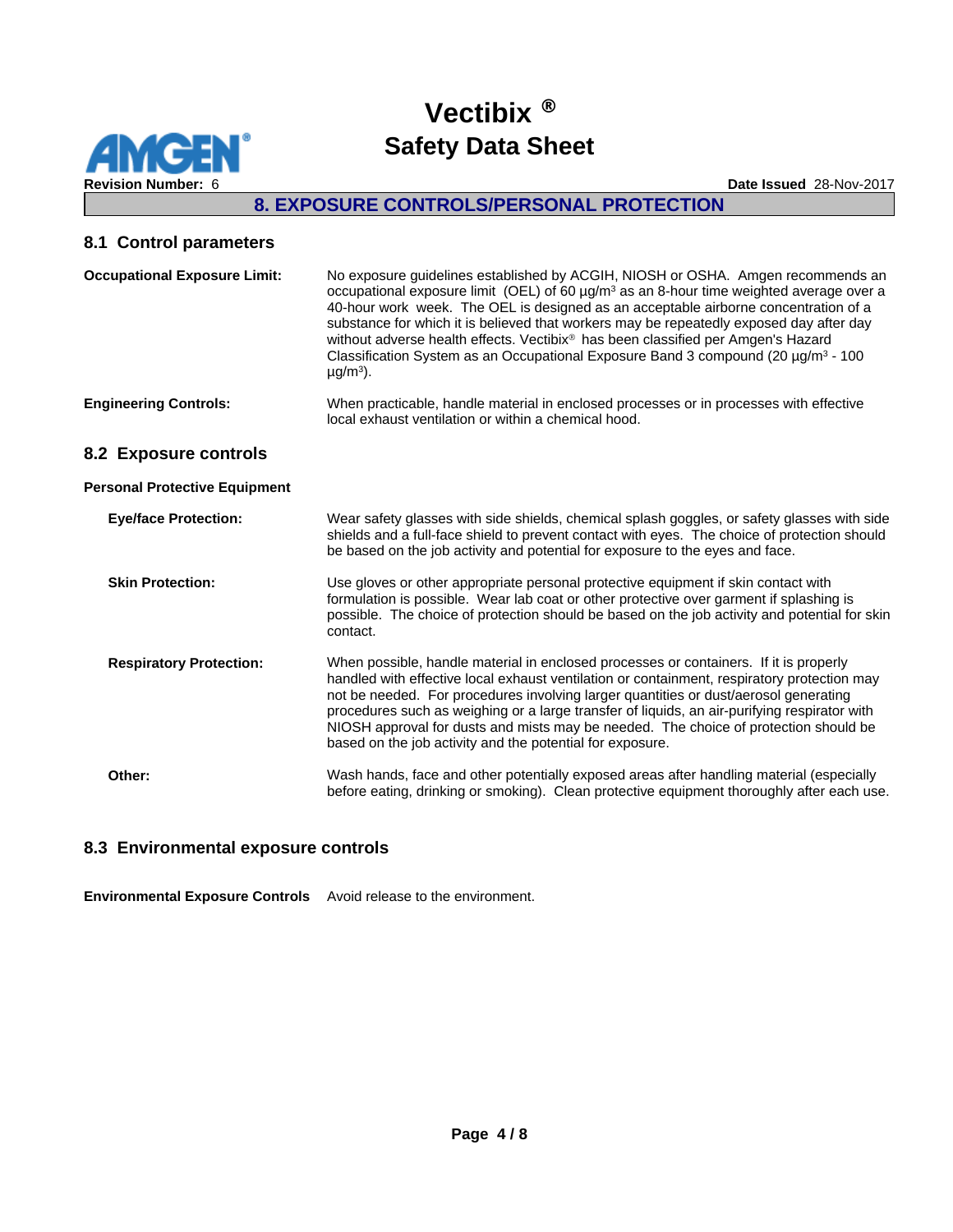

## **9. PHYSICAL AND CHEMICAL PROPERTIES**

| Appearance:                      | Clear colorless liquid (May contain white to translucent proteinaceous Vectibix <sup>®</sup> particles) |
|----------------------------------|---------------------------------------------------------------------------------------------------------|
| <b>Physical State:</b>           | Liquid                                                                                                  |
| <b>Molecular Weight:</b>         | Approx. 147kD                                                                                           |
| Odor:                            | No information available                                                                                |
| Odor Threshold:                  | No information available                                                                                |
| pH:                              | 5.8                                                                                                     |
| <b>Melting Point:</b>            | Liquid                                                                                                  |
| Flash Point:                     | Not applicable /aqueous solution                                                                        |
| <b>Evaporation Rate:</b>         | No information available                                                                                |
| Lower explosive limit:           | No information available                                                                                |
| <b>Upper explosive limit:</b>    | No information available                                                                                |
| Vapor Pressure:                  | No information available                                                                                |
| Vapor Density (air = 1):         | No information available                                                                                |
| <b>Relative density:</b>         | No information available                                                                                |
| <b>Water Solubility:</b>         | Not applicable                                                                                          |
| Partition Coefficient (log Kow): | No information available                                                                                |
| Viscosity:                       | No information available                                                                                |
|                                  |                                                                                                         |

**10. STABILITY AND REACTIVITY**

| <b>10.1 Reactivity</b>                          | <b>None</b> |
|-------------------------------------------------|-------------|
| <b>10.2 Chemical stability</b>                  | Stable      |
| 10.3 Possibility of hazardous None<br>reactions |             |
| 10.4 Conditions to avoid                        | <b>None</b> |
| 10.5 Incompatible materials                     | <b>None</b> |
| 10.6 Hazardous<br>decomposition products        | <b>None</b> |
| <b>10.7 Other information</b>                   | None        |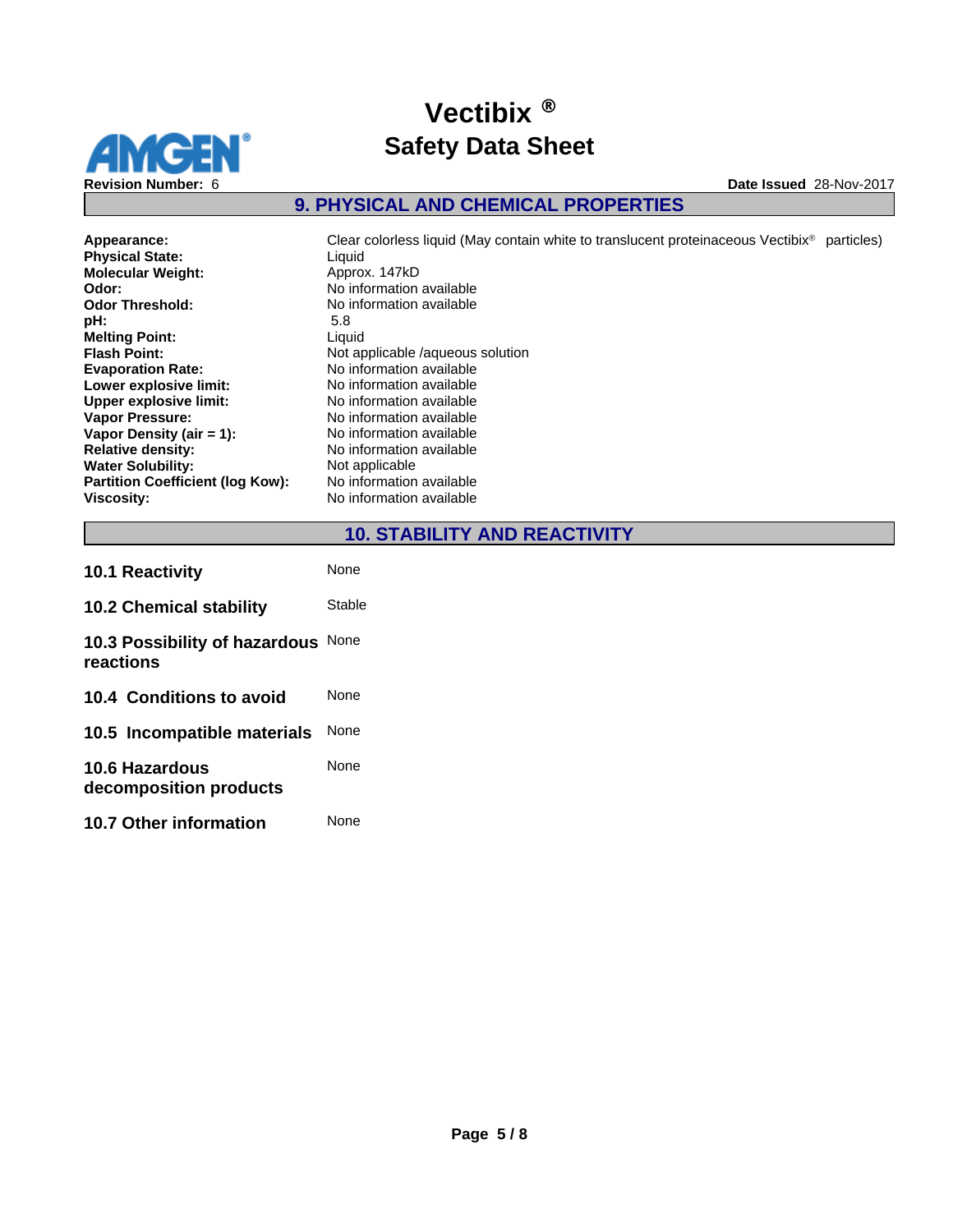

## **11. TOXICOLOGICAL INFORMATION**

### **11.1 Information on toxicological effects**

| <b>Acute Toxicity:</b>                    | No information available                                                                                              |
|-------------------------------------------|-----------------------------------------------------------------------------------------------------------------------|
| <b>Skin corrosion/irritation:</b>         | No information available                                                                                              |
| Serious eye damage/eye irritation:        | No information available                                                                                              |
| <b>Respiratory or skin sensitization:</b> | No information available                                                                                              |
| Germ cell mutagenicity:                   | No information available                                                                                              |
| Carcinogenicity:                          | No information available                                                                                              |
| <b>Reproductive toxicity:</b>             | Even though this does not meet GHS classification, the following data is available:                                   |
|                                           | developmental toxicity has been observed from subcutaneous administration in animal                                   |
|                                           | studies. In mice increased postimplantation loss occurred at the same dose as a reduction<br>in maternal weight gain. |
| STOT - single exposure:                   | Even though this does not meet GHS classification, the following data is available: Vectibix <sup>®</sup>             |
|                                           | was tested in a single dose safety pharmacology study to evaluate the potential effects on                            |
|                                           | cardiovascular, respiratory, and central nervous system function in cynomolgus monkeys.                               |
|                                           | No evidence of treatment-related effects on these organs was observed.                                                |
| STOT - repeated exposure:                 | Even though this does not meet GHS classification, the following data is available: Vectibix <sup>®</sup>             |
|                                           | was administered IV to cynomolgus monkeys once weekly at doses up to 30 mg/kg for 4,                                  |
|                                           | 13, or 26 consecutive weeks. The major and consistent treatment-related findings observed                             |
|                                           | across all toxicity studies were dose-dependent skin rash and diarrhea, ranging from mild to                          |
|                                           | severe which are attributable to the pharmacologic activities of Vectibix <sup>®</sup> . These effects                |
|                                           | were completely reversible. Based on the rapeutic administration via IV administration,                               |
|                                           | Vectibix® may affect the gastrointestinal system. Diarrhea has been observed in monkeys                               |
|                                           | injected with Vectibix <sup>®</sup> . Diarrhea, skin, hair and nail toxicity occurs in patients receiving             |
|                                           | Vectibix <sup>®</sup> administered via IV administration. Skin rashes have been observed in humans                    |
|                                           | starting at a systemic dose of 0.75 mg/kg. Exposure by accidental injection may cause site                            |
|                                           | reactions. Target organs include: skin, mucosa, eyes, and lungs.                                                      |
| <b>Aspiration Hazard:</b>                 | No information available                                                                                              |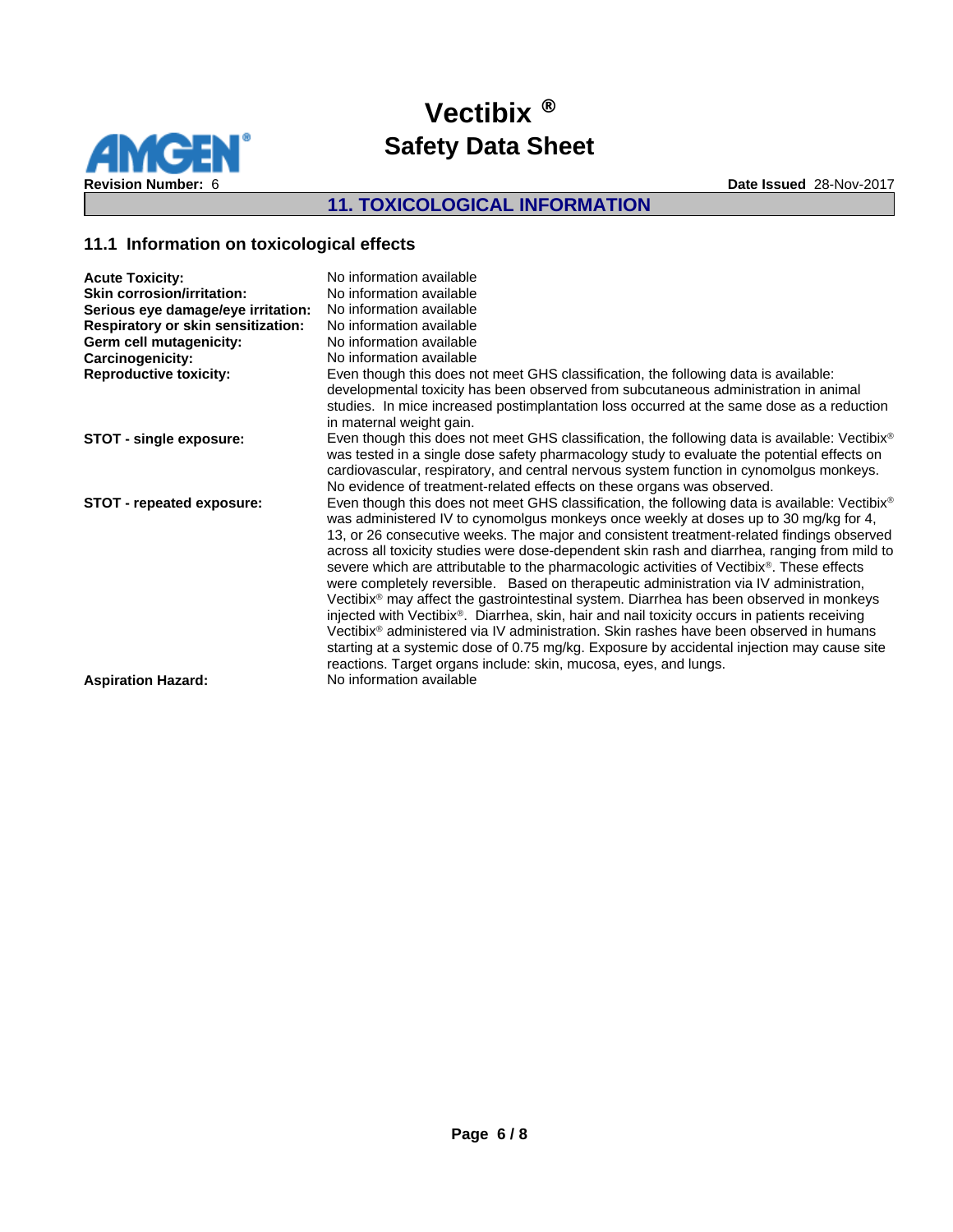

### **12. ECOLOGICAL INFORMATION**

## **12.1 Toxicity Ecotoxicity effects:** No information available **12.2 Persistence and degradability** Persistence/Degradability: No information available **12.3 Bioaccumulative potential Bioaccumulation/ Accumulation:** No information available **12.4 Mobility in soil Mobility in Environmental Media:** No information available **12.5 Results of PBT and vPvB assessment Results of PBT and vPvB assessment:** No information available **12.6 Other adverse effects Other Adverse Effects:** No information available

### **13. DISPOSAL CONSIDERATIONS**

#### **13.1 Waste treatment methods**

**Waste Disposal Method:** Dispose of waste according to prescribed federal, state, local and competent authority guidelines.

## **14. TRANSPORT INFORMATION**

**DOT** Not regulated by U.S. DOT or IATA